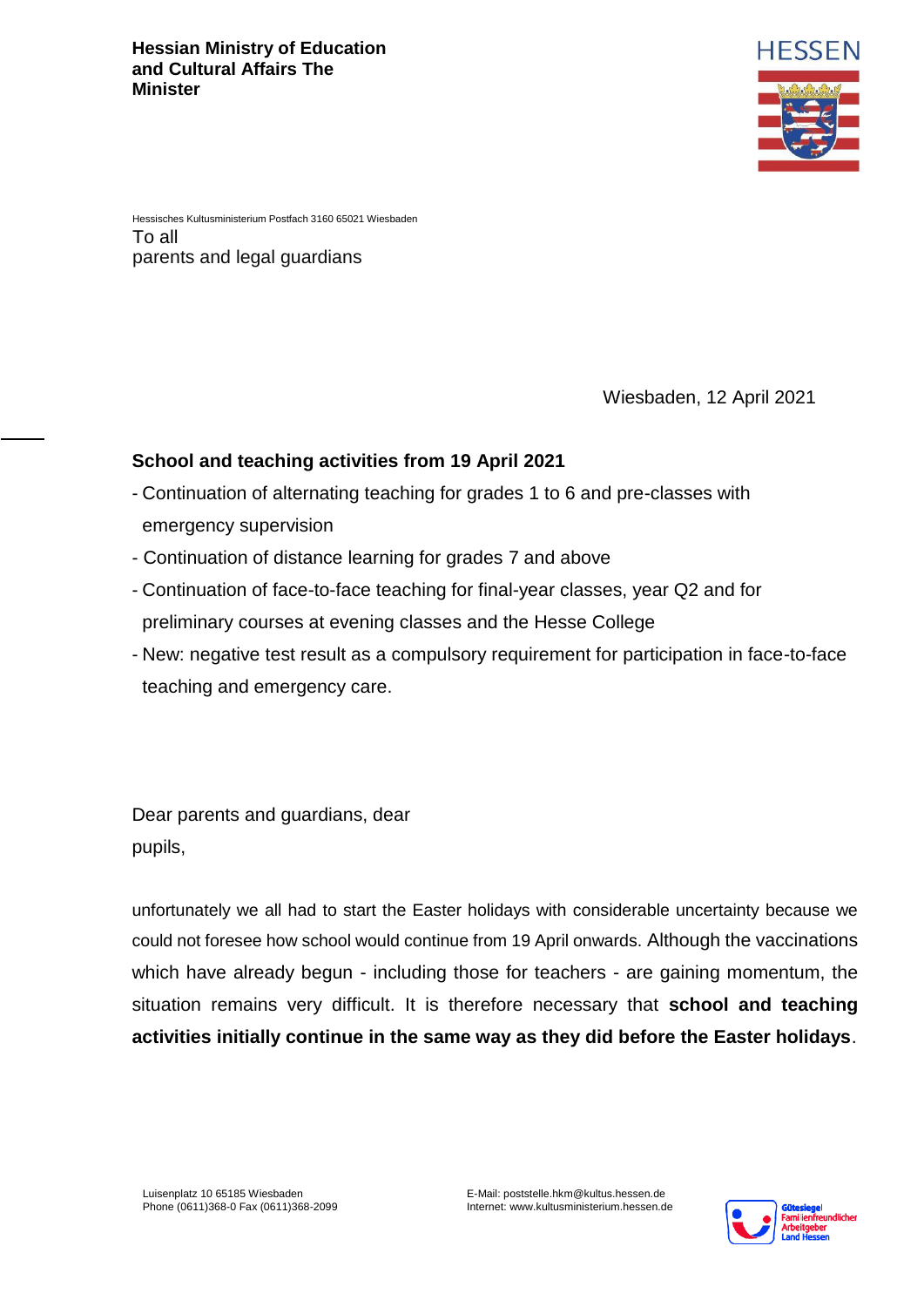In specific terms, this means:

1. **Years 1 to 6** as well as the preliminary classes will continue to be taught in split learning groups in alternating teaching from 19 April 2021.

Pre-school courses can take place in compliance with hygiene and spacing rules.

Emergency care for years 1 to 6 will continue as before.

2. **Years 7** and above will continue to be taught in distance learning.

This decision in particular was anything but easy for us, but it is unfortunately unavoidable in view of the current infection rate. I am aware of what the students from Year 7 onwards and you as families have had to achieve and endure for many weeks without face-to-face teaching. This is impressive and something to be greatly admired.

We have drawn up offers of assistance regarding mental health for all Hessian students in cooperation with the state student council. The letter and an accompanying video can be found on the website of the Hessian Ministry of Culture at [https://kultusministerium.hessen.de/schulsystem/aktuelle-informatio-](https://kultusministerium.hessen.de/schulsystem/aktuelle-informationen-zu-corona) [nen-zu-corona .](https://kultusministerium.hessen.de/schulsystem/aktuelle-informationen-zu-corona)

It is my heartfelt intention to be able to give the pupils from year 7 onwards prospects for the future as soon as possible. I will continue to work to ensure that we can facilitate another opening step as soon as practicable as vaccinations progress, graduating classes leave and compulsory testing is introduced. We will also launch a comprehensive package of compensation measures so that we can offer the greatest possible support to pupils in these years in particular.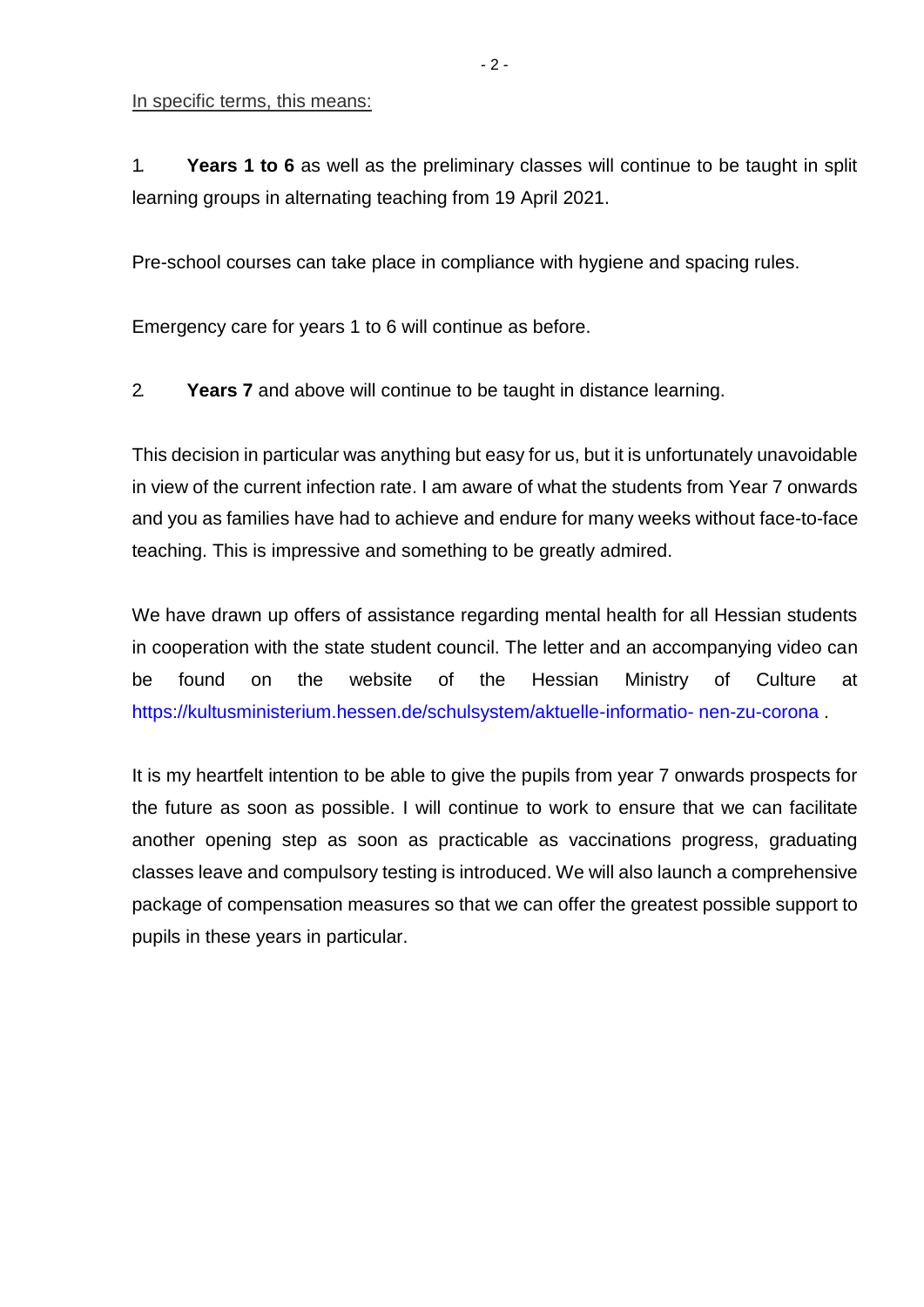3. **Final year classes and the students in the Q2 course term** remain in face-toface classes as a matter of principle. This does not apply to students in the Q4 course term for whom the course phase ended on 1 April 2021.

The written Abitur examination has priority which means one or more classes can be taught in distance learning if necessary, especially on days with a large number of exam candidates, in order to relieve the burden on the schools. Your school will inform you about this.

4. **Final examinations, including written examinations for the state Abitur, will take place as planned.** I can assure you that the safety of the pupils is of course always in focus here.

5. **Pupils with an entitlement to special educational support requiring special care** will continue to be taught at school in consultation with the parents.

6. Please note that **regionally differing regulations** may still be possible.

Dear parents, it is a matter of great concern to me that you are able to understand the decisions made by the Hessian state government in this extraordinary situation. We all want normality more than ever, both at school and in our private lives. The continuing high number of infections poses a great challenge to us all and, especially, to our health system. The RKI estimates the health risk of the population as a whole as being very high due to the persistently high number of cases and the currently accelerating rise in incidence.

The current situation requires the use of all available infection prevention measures to maintain the face-to-face teaching - at least in the same form as up to the Easter holidays - which is so important for the development of your children. These are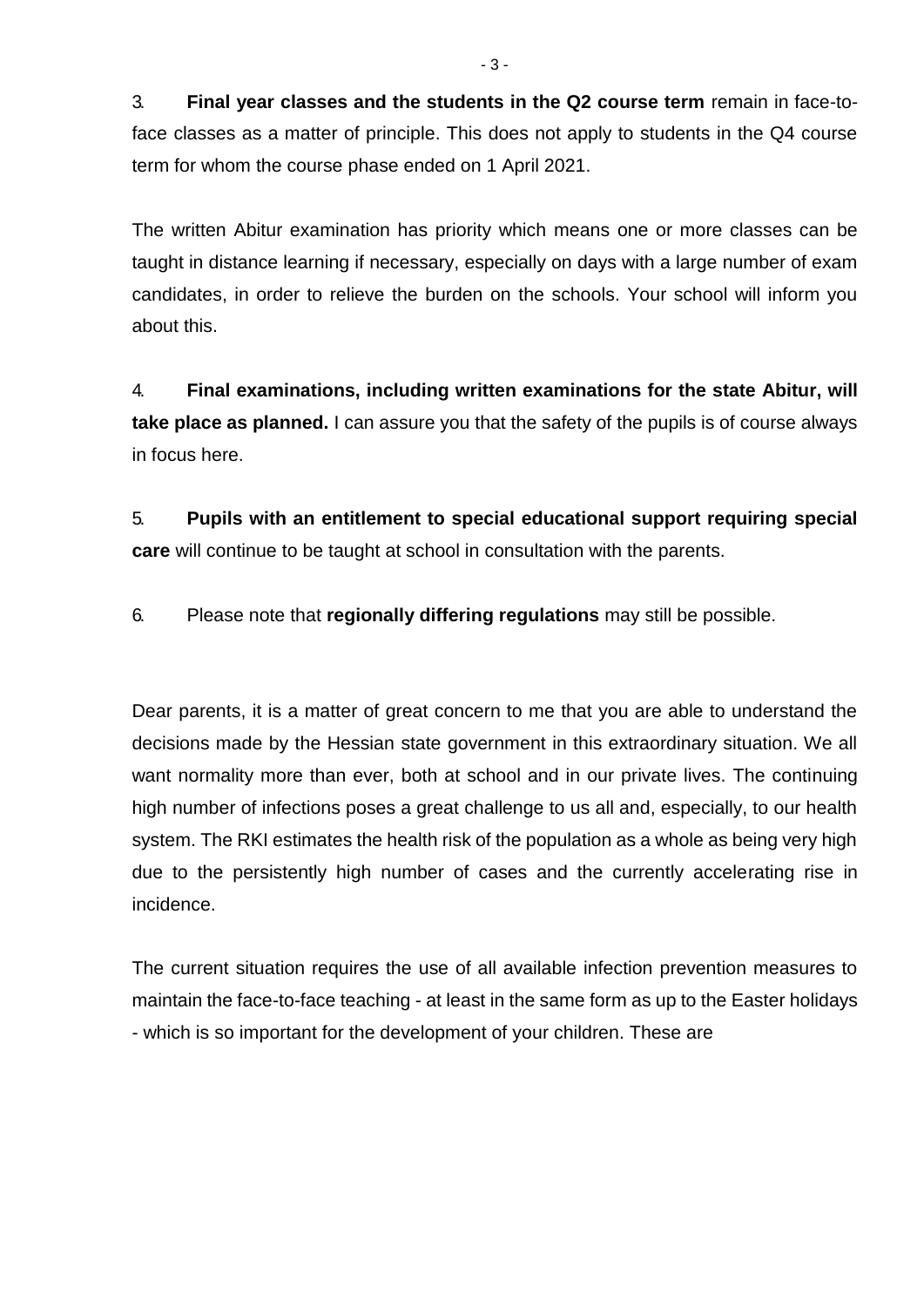firstly, as in the past: compulsory wearing of a mouth-nose covering in class, in emergency care and on the entire school premises from year 1, observance of minimum spacing, hand hygiene and regular ventilation.

In addition, from 19 April 2021, **verification of a negative test result** will be a mandatory requirement for participation in face-to-face teaching and emergency supervision. The obligation to provide a negative test result does not just apply to pupils, of course, but also to teachers and all other persons who have contact with pupils. With the tests our schools now have an instrument available which, according to the experts, enables faceto-face teaching to be carried out even with increased incidence values as long as minimum spacing and other hygiene regulations are observed.

You have already received a letter from the Hessian Ministry of Education and Cultural Affairs dated 30 March 2021 regarding the self-tests through your school. You can also find it at [https://kultusministerium.hessen.de/schulsystem/umgang-mit-corona-an](https://kultusministerium.hessen.de/schulsystem/umgang-mit-corona-an-schulen/fuer-schulleitungen/schreiben-schulleitungen/durchfuehrung-von-antigen-selbsttests-zum-nachweis-des-coronavirus-sars-cov-2-in-schulen)[schulen/fuer-](https://kultusministerium.hessen.de/schulsystem/umgang-mit-corona-an-schulen/fuer-schulleitungen/schreiben-schulleitungen/durchfuehrung-von-antigen-selbsttests-zum-nachweis-des-coronavirus-sars-cov-2-in-schulen) [schulleitungen/schreiben-schulleitungen/durchfuehrung-von-antigen](https://kultusministerium.hessen.de/schulsystem/umgang-mit-corona-an-schulen/fuer-schulleitungen/schreiben-schulleitungen/durchfuehrung-von-antigen-selbsttests-zum-nachweis-des-coronavirus-sars-cov-2-in-schulen)[selbsttests-zum-](https://kultusministerium.hessen.de/schulsystem/umgang-mit-corona-an-schulen/fuer-schulleitungen/schreiben-schulleitungen/durchfuehrung-von-antigen-selbsttests-zum-nachweis-des-coronavirus-sars-cov-2-in-schulen) [nachweis-des-coronavirus-sars-cov-2-in-schulen.](https://kultusministerium.hessen.de/schulsystem/umgang-mit-corona-an-schulen/fuer-schulleitungen/schreiben-schulleitungen/durchfuehrung-von-antigen-selbsttests-zum-nachweis-des-coronavirus-sars-cov-2-in-schulen)

**What is new is that participation in face-to-face teaching and emergency care will only be possible in future if a negative test result no older than 72 hours is presented.**

You can decide yourself whether your child takes a self-test at school or a so-called citizens' test at one of the test centres outside school - pupils of legal age decide this themselves. Both offers are free of charge. However, a self-test carried out at home is not sufficient verification.

Pupils who do not provide the school with verification of a negative test result and do not make use of the self-testing offer at school must leave the school premises and will only be taught using distance learning. If you decide against a test, please deregister your child from face-to-face teaching in writing. In this case, your child will spend learning time at home and receive appropriate assignments from the school. **However, you cannot expect supervision by teachers as in face-to-face teaching.**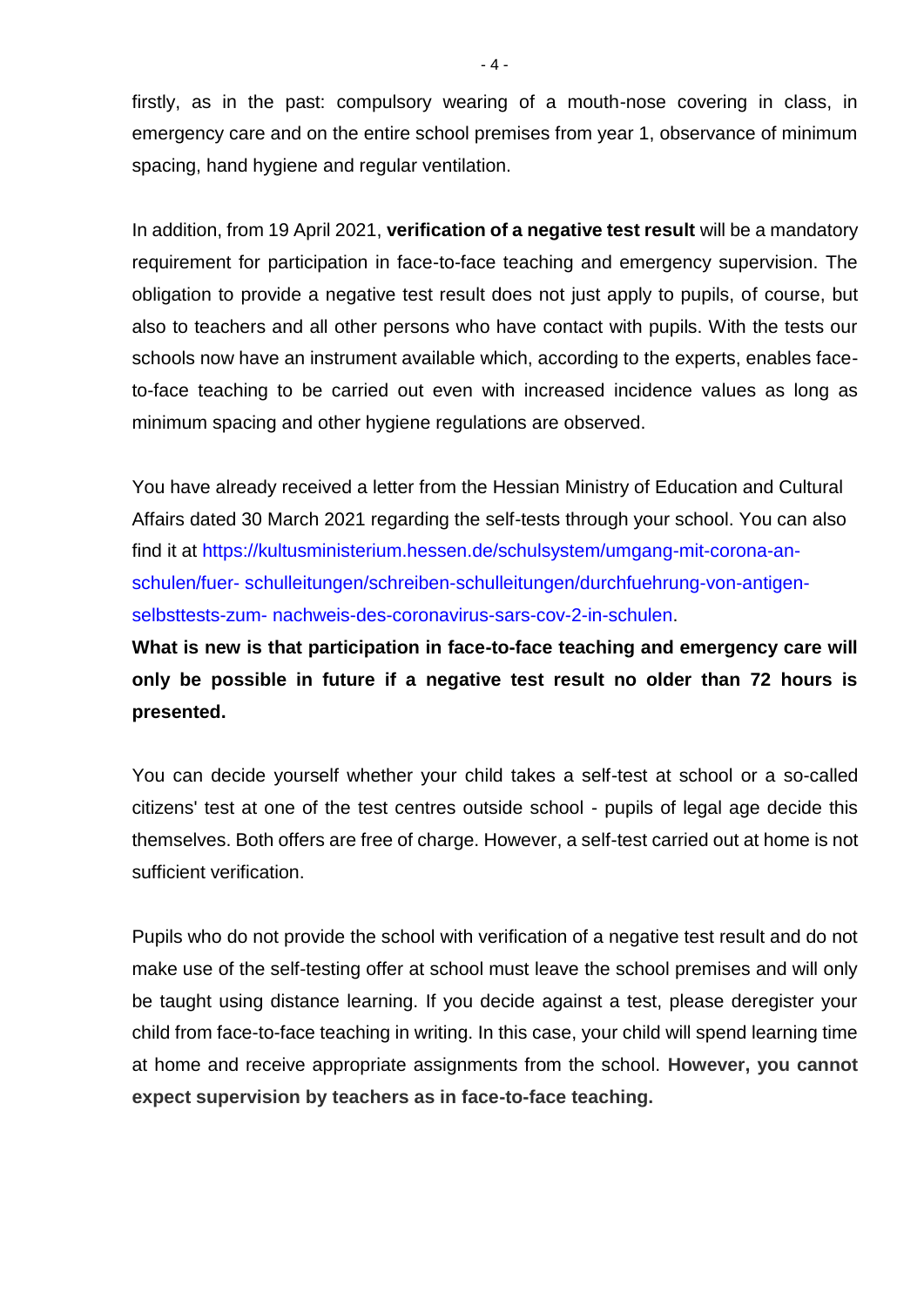**I therefore urge you to allow your child to take part in the tests at school or to enable testing.**

There are exceptions to the obligation to provide verification of a negative test result with respect to final examinations. You will receive additional information about this from your school in the next few days.

If your child is to provide verification by taking the self-test at school, it is required that he/she submits the signed consent form to the school. You will receive this from your school. Pupils will be supervised by their teachers during the tests. The self-tests can basically be used without the assistance of specialist staff because the smear is taken directly in the anterior nasal region. The test is therefore much less unpleasant than the quick tests used so far. The result can be read after 15 minutes. We have compiled some frequently asked questions with answers (FAQs) for you on the Hessian Ministry of Education and Cultural Affairs website. You can find information on how to carry out the self-tests and child-friendly explanations of the individual steps at the following links:

## *<https://www.bundesregierung.de/breg-de/mediathek/video-selbsttests-1873982>*

## *<https://www.hamburg.de/bsb/14961744/torben-erklaert-den-coronatest/>*

## *[https://www.youtube.com/watch?v=A0EqaSBurX0&t=47s \(](https://www.youtube.com/watch?v=A0EqaSBurX0&t=47s)Video from the Augsburger Puppenkiste)*

If the self-test is negative, the usual hygiene rules still apply since the test result can only represent a snapshot. In the event that children and young people test positive at school, the school has made arrangements to quietly supervise the affected pupil until you collect him/her from school. The **health authority** will be informed by the school on the basis of the Infection Protection Act. In addition, a free PCR test must then be carried out in a test centre or a doctor's practice. Please contact